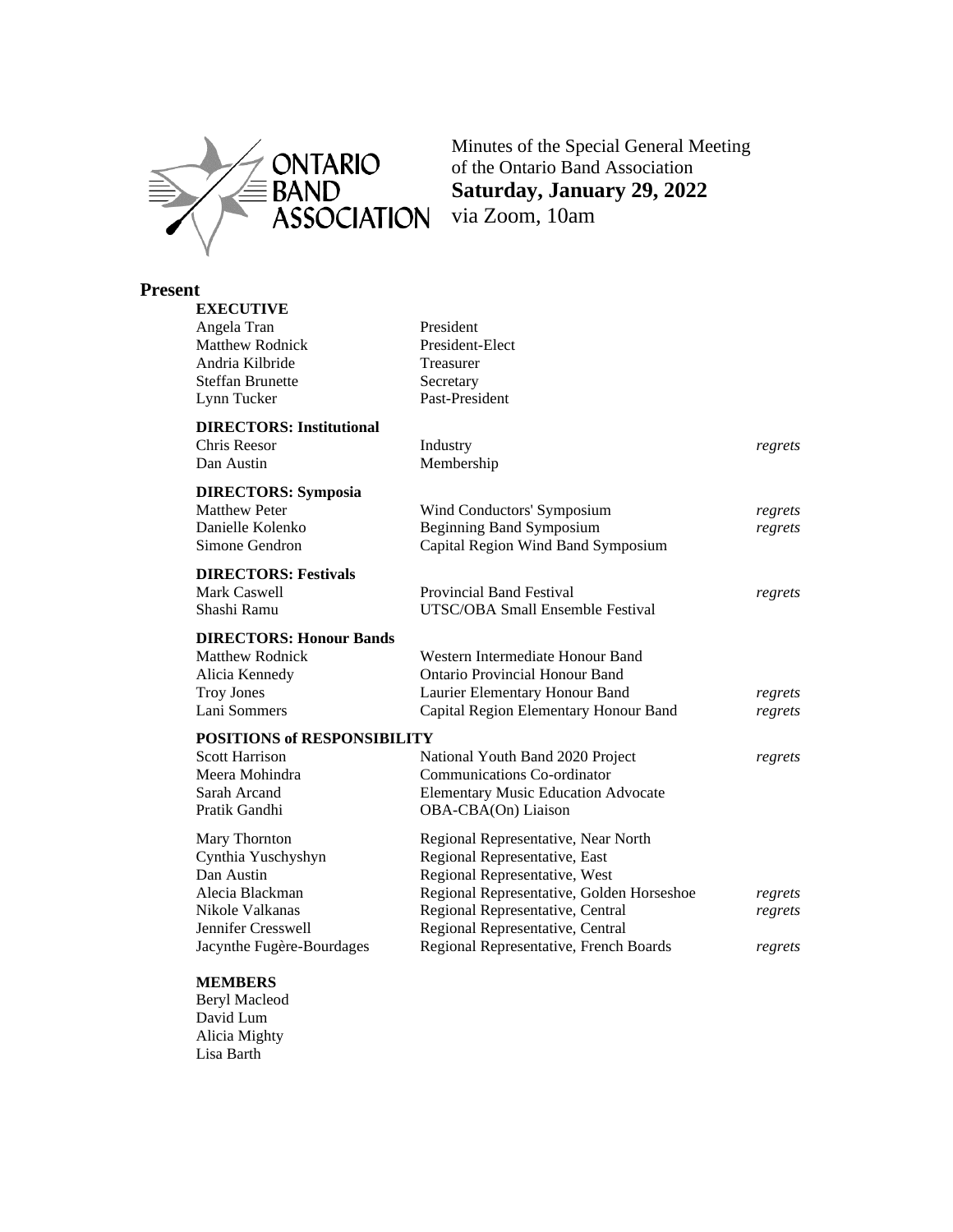#### **1. Call to Order**

*Tran* called the meeting to order at 10:04am.

Annual and Special General Meetings require at least 3% of the OBA Membership to be present. With 137 registered members, and 18 members in attendance, quorum is established.

# **2. Adoption of the Agenda**

#### **Motion to adopt the agenda.**

Moved by *Tran.* Seconded by *Kilbride.* Motion carried.

### **3. Land Acknowledgement**

*Tran* delivered the Land Acknowledgement.

### **4. Presentation of a new Membership tier: "Virtual Membership"**

*Tran* presented the language for the Bylaw amendment. *Austin* outlined the benefits related to the creation of the Virtual Membership:

- Virtual/streamed access to OBA events across the province, regardless of geographic location
- Opportunity to participate in, and watch OBA events from home
- Strengthen our OBA music educator network to include teachers from more rural communities
- Opportunity to upgrade to a full OBA membership if a virtual member decides to attend an event in-person

*Gandhi* asked about the process of upgrading to an in-person membership. Would the upgrade last for the year? Or only to the expiry of the original Virtual Membership?

*Lum* advised that the OMEA ran into issues with members joining part way through the year. *Lum* also asked if Virtual Members would have to also pay an event fee. *Austin* clarified that there would be event costs involved for all members. Also, Regular Members can continue to attend virtual events if they choose.

A pro-rated amount might be possible. The monthly "upgrade" pro-rated monthly rate would be \$3 per month. There was general agreement that using the prorated amount to upgrade the membership was acceptable.

*Thornton* asked about the cost of streaming. *Rodnick* announced that the Trillium Grant included the request to have four streaming kits that would be available in four geographic areas.

*Gandhi* asked if Student Membership can also upgrade. *Austin* clarified that they would, with an upgraded pro-rated monthly rate of \$1 per month.